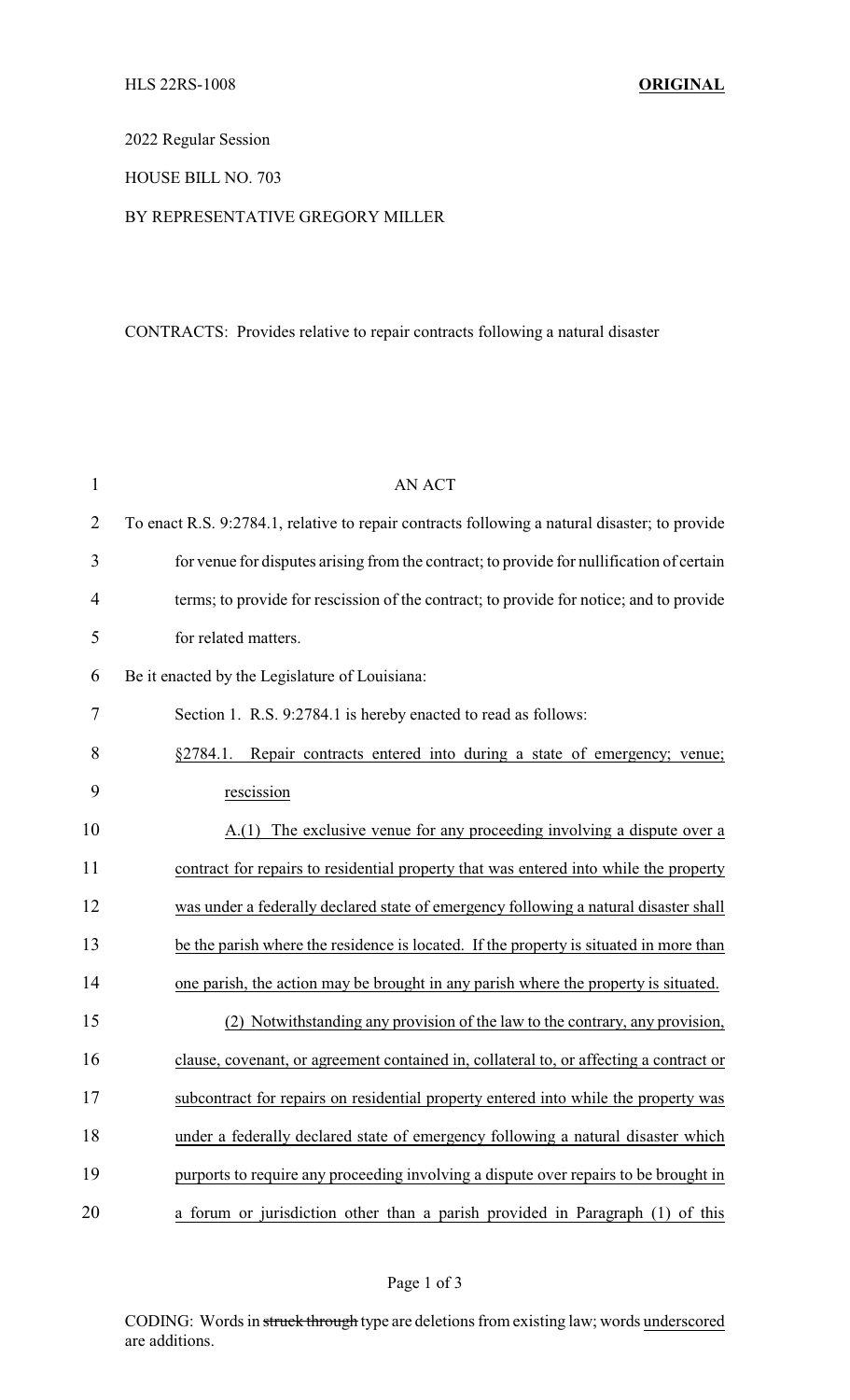| 1  | Subsection is contrary to the public policy of this state and is null, void, and     |
|----|--------------------------------------------------------------------------------------|
| 2  | unenforceable.                                                                       |
| 3  | $B(1)$ The owner of residential property who enters into a contract or               |
| 4  | subcontract for repairs on residential property entered into while the property is   |
| 5  | under a state of emergency may cancel the contract or subcontract within ten days    |
| 6  | of entering into the contract or subcontract.                                        |
| 7  | (2) If a homeowner elects to cancel a contract or subcontract pursuant to this       |
| 8  | Subsection, he may do so by hand-delivering notice thereof to the contractor or by   |
| 9  | mailing notice by United States mail to the contractor at his last known address, or |
| 10 | to his agent for service of process.                                                 |
| 11 | Cancellation made pursuant to this Subsection shall be without penalty<br>(3)        |
| 12 | and all payments made by the homeowner before cancellation shall be refunded         |
| 13 | promptly.                                                                            |
|    |                                                                                      |

## DIGEST

The digest printed below was prepared by House Legislative Services. It constitutes no part of the legislative instrument. The keyword, one-liner, abstract, and digest do not constitute part of the law or proof or indicia of legislative intent. [R.S. 1:13(B) and 24:177(E)]

|  | HB 703 Original |  |
|--|-----------------|--|
|  |                 |  |

2022 Regular Session Gregory Miller

**Abstract:** Provides for the exclusive venue for disputes regarding contracts for repairs to residential property entered into while the property was under a federally declared state of emergency following a natural disaster, nullifies any contrary venue provisions, and permits rescission of such contracts within 10 days of entering the contract.

Proposed law provides the exclusive venue for any proceeding involving a dispute over a contract for repairs to residential property that was entered into while the propertywas under a federally declared state of emergency following a natural disaster shall be the parish where the residence is located. If the property is situated in more than one parish, the action may be brought in any parish where the property is situated.

Proposed law further provides that any provision, clause, covenant, or agreement contained in, collateral to, or affecting a contract or subcontract for repairs on residential property entered into while the property was under a federally declared state of emergency following a natural disaster which purports to require any proceeding involving a dispute over repairs to be brought in a forum or jurisdiction other than the parish provided in proposed law is contrary to the public policy of this state and is null, void, and unenforceable.

Proposed law provides that the owner of residential property who enters into a contract or subcontract for repairs on residential property entered into while the property is under a state of emergency may cancel the contract or subcontract within 10 days of entering into the contract or subcontract.